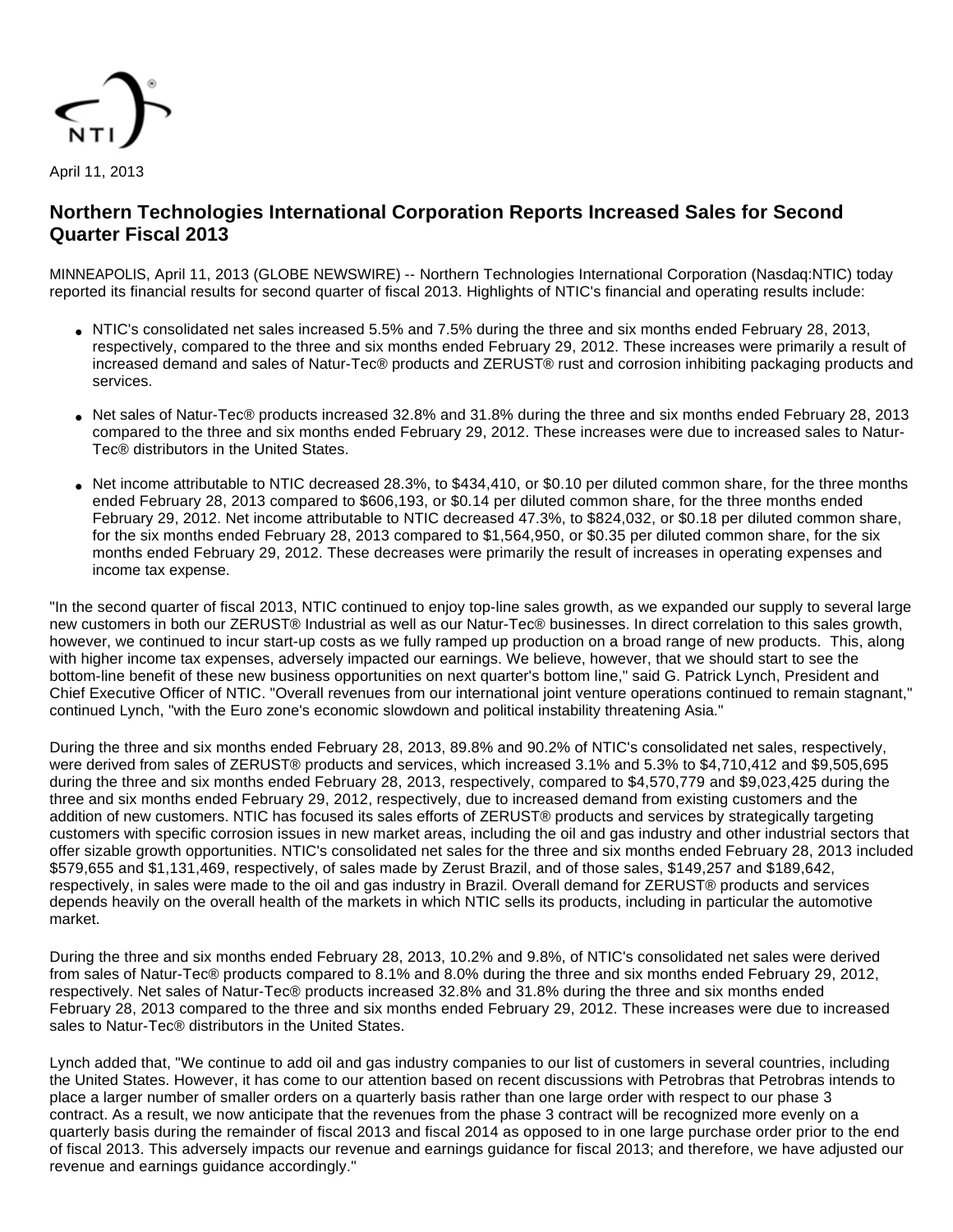NTIC's equity in income of joint ventures decreased 7.0% and 11.2% to \$1,138,438 and \$2,292,734, respectively, during the three and six months ended February 28, 2013 compared to \$1,224,675 and \$2,582,355 during the three and six months ended February 29, 2012, which was primarily a result of the consolidation of NTI Asean.

NTIC recognized a 36.4% and 31.9% increase in fees for services provided to joint ventures during the three and six months ended February 28, 2013 compared to the three and six months ended February 29, 2012, respectively. These increases were primarily a result of the consolidation of fees for services earned by NTI Asean which are included in the current fiscal year periods, but not in the prior fiscal year periods. Fees for services provided are a function of the net sales of NTIC's joint ventures which were \$26,722,201 and \$54,247,135 during the three and six months ended February 28, 2013 compared to \$25,997,430 and \$54,792,662 for the three and six months ended February 29, 2012. Total net sales of NTIC's joint ventures were adversely affected in part by the European economic slowdown, which NTIC believes adversely affected the net sales of NTIC's European joint ventures. Sales of NTIC's joint ventures are not included in NTIC's product sales and are not combined with NTIC's sales in NTIC's consolidated financial statements or in any description of NTIC's sales.

NTIC's total operating expenses increased 8.4%, or \$561,289, to \$7,279,585 during the six months ended February 28, 2013 compared to the six months ended February 29, 2012. This increase was primarily the result of increases in selling expenses, general and administrative expenses and expenses incurred in support of joint ventures, research and development expenses, and overall reflected NTIC's efforts to support its new business efforts.

Net income attributable to NTIC decreased 28.3%, to \$434,410, or \$0.10 per diluted common share, for the three months ended February 28, 2013 compared to \$606,193, or \$0.14 per diluted common share, for the three months ended February 29, 2012. Net income attributable to NTIC decreased 47.3%, to \$824,032, or \$0.18 per diluted common share, for the six months ended February 28, 2013 compared to \$1,564,950, or \$0.35 per diluted common share, for the six months ended February 29, 2012. These decreases were primarily the result of increases in operating expenses and income taxes. NTIC anticipates that its quarterly net income will remain subject to significant volatility primarily due to the financial performance of its joint ventures and sales of its ZERUST® products and services into the oil and gas industry and Natur-Tec® bioplastics products, which sales fluctuate more on a quarterly basis than the traditional ZERUST® business.

NTIC's working capital was \$14,589,567 at February 28, 2013, including \$4,261,145 in cash and cash equivalents compared to \$10,060,081 at August 31, 2012, including \$4,137,547 in cash and cash equivalents.

## **Outlook**

NTIC previously supplied \$3.1 million in ZERUST® products to Petrobras off of a Phase 2 contract, most of which was delivered in one \$2.5 million order for product that Petrobras warehoused prior to utilizing the product. During first quarter of fiscal 2013, Zerust Brazil signed a Phase 3 contract with Petrobras to supply \$3.7 million in ZERUST® products. Based on past orders from Petrobras, specifically from the phase 2 contract, NTIC had anticipated that Petrobras would be placing one large order associated with the phase 3 contract during the third or fourth quarters of fiscal 2013 and built this into NTIC's annual financial guidance for fiscal 2013. However, in discussing the timing and order size of the product associated with this contract, NTIC now believes that Petrobras intends to place a larger number of smaller orders on a quarterly basis rather than one large order. As a result, NTIC now anticipates that the revenues from the phase 3 contract will be recognized more evenly on a quarterly basis during the remainder of fiscal 2013 and fiscal 2014. This decreases some of the volatility in our expected revenues and earnings, however, it also adversely impacts our anticipated fiscal 2013 revenues and earnings.

As a result of this change in order size, NTIC is updating is previous guidance and now expects that its net sales will range between \$24.0 million and \$25.0 million, inclusive of sales made by NTIC's majority-owned subsidiary in Brazil, for the fiscal year ending August 31, 2013. Additionally, NTIC expects that its net income attributable to NTIC to range between \$2.7 million and \$3.0 million, or between \$0.62 and \$0.68 per diluted common share, for the fiscal year ending August 31, 2013.

## **Conference Call and Webcast**

NTIC will host a conference call today at 8:00 a.m. Central Time to review its results of operations for second quarter of fiscal 2013 and its future outlook, followed by a question and answer session. The conference call will be available to interested parties through a live audio webcast available through NTIC's website at [www.ntic.com](http://www.globenewswire.com/newsroom/ctr?d=10028080&l=15&a=www.ntic.com&u=http%3A%2F%2Fwww.ntic.com) or [http://ir.ntic.com/events.cfm](http://www.globenewswire.com/newsroom/ctr?d=10028080&l=15&u=http%3A%2F%2Fir.ntic.com%2Fevents.cfm) where the webcast will be archived and accessible for at least 12 months. The dial-in number for the conference call is (877) 670-9779 and the confirmation code is 14202009.

## **About Northern Technologies International Corporation**

Northern Technologies International Corporation develops and markets proprietary environmentally beneficial products and services in over 55 countries either directly or via a network of majority-owned subsidiaries, joint ventures, independent distributors and agents. NTIC's primary business is corrosion prevention marketed primarily under the ZERUST® brand. NTIC has been selling its proprietary ZERUST® rust and corrosion inhibiting products and services to the automotive, electronics,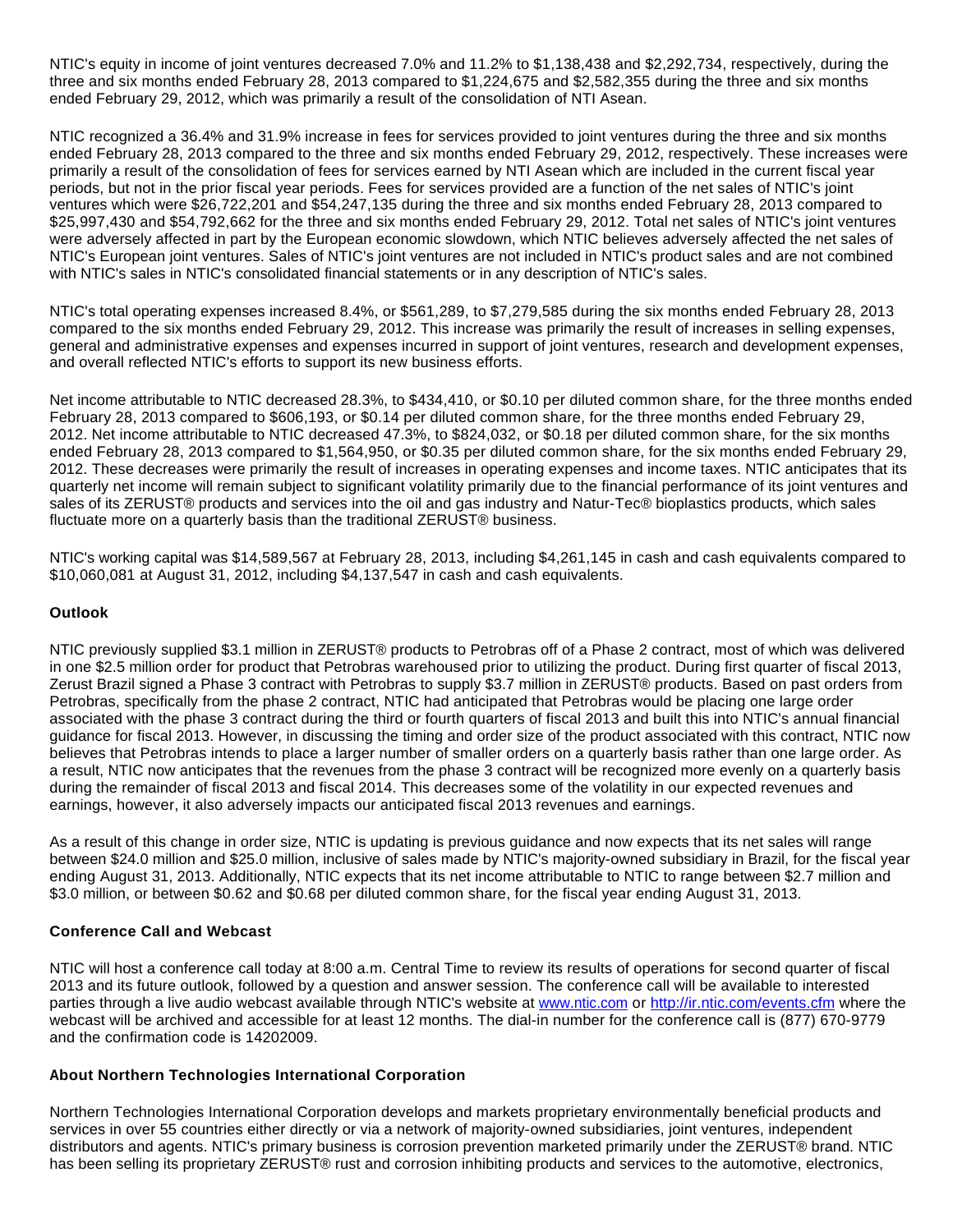electrical, mechanical, military and retail consumer markets, for over 35 years, and in recent years has targeted and expanded into the oil and gas industry. NTIC offers worldwide on-site technical consulting for rust and corrosion prevention issues. NTIC's technical service consultants work directly with the end users of NTIC's products to analyze their specific needs and develop systems to meet their technical requirements. NTIC also markets and sells a portfolio of bio-based and biodegradable polymer resin compounds and finished products marketed under the Natur-Tec® brand.

### **Forward-Looking Statements**

Statements contained in this press release that are not historical information are forward-looking statements as defined within the Private Securities Litigation Reform Act of 1995. Such statements include NTIC's expectations regarding its future financial performance and other statements that can be identified by words such as "believes," "anticipates," "expects," "intends," "continue," "potential," "outlook," "will," "would," "should," "guidance" or words of similar meaning, the use of future dates and any other statements that are not historical facts. Such forward-looking statements are based upon the current beliefs and expectations of NTIC's management and are inherently subject to risks and uncertainties that could cause actual results to differ materially from those projected or implied. Such potential risks and uncertainties include, but are not limited to, in no particular order: NTIC's dependence on the success of its joint ventures and fees and dividend distributions that NTIC receives from them; NTIC's relationships with its joint ventures and its ability to maintain those relationships; risks related to the European sovereign debt crisis, economic slowdown and political unrest; risks associated with NTIC's international operations; exposure to fluctuations in foreign currency exchange rates; the health of the U.S. and worldwide economies, including in particular the U.S. automotive industry; the level of growth in NTIC's markets; NTIC's investments in research and development efforts; acceptance of existing and new products; timing of NTIC's receipt of purchase orders under supply contracts; increased competition; the costs and effects of complying with changes in tax, fiscal, government and other regulatory policies, including rules relating to environmental, health and safety matters; and NTIC's reliance on its intellectual property rights and the absence of infringement of the intellectual property rights of others. More detailed information on these and additional factors which could affect NTIC's operating and financial results is described in the company's filings with the Securities and Exchange Commission, including its most recent annual report on Form 10-K and subsequent quarterly reports on Form 10-Q. NTIC urges all interested parties to read these reports to gain a better understanding of the many business and other risks that the company faces. Additionally, NTIC undertakes no obligation to publicly release the results of any revisions to these forwardlooking statements, which may be made to reflect events or circumstances occurring after the date hereof or to reflect the occurrence of unanticipated events.

#### **NORTHERN TECHNOLOGIES INTERNATIONAL CORPORATION AND SUBSIDIARIES**

#### **CONSOLIDATED BALANCE SHEETS AS OF FEBRUARY 28, 2013 (UNAUDITED)**

#### **AND AUGUST 31, 2012 (AUDITED)**

|                                                                                                                              | February 28,<br>2013 | August 31,<br>2012 |
|------------------------------------------------------------------------------------------------------------------------------|----------------------|--------------------|
| <b>ASSETS</b>                                                                                                                |                      |                    |
| <b>CURRENT ASSETS:</b>                                                                                                       |                      |                    |
| Cash and cash equivalents                                                                                                    | \$4,261,145          | \$4,137,547        |
| Receivables:                                                                                                                 |                      |                    |
| Trade excluding joint ventures, less allowance for doubtful accounts of \$20,000 at February 28, 2013 and<br>August 31, 2012 | 2,752,750            | 2,516,961          |
| Trade joint ventures                                                                                                         | 982,009              | 734,543            |
| Fees for services provided to joint ventures                                                                                 | 2,437,920            | 1,316,933          |
| Income taxes                                                                                                                 | 109,677              | 58,129             |
| Inventories                                                                                                                  | 5,153,531            | 4,151,197          |
| Prepaid expenses                                                                                                             | 640,286              | 548,331            |
| Deferred income taxes                                                                                                        | 596,085              | 596,085            |
| <b>Total current assets</b>                                                                                                  | 16,933,403           | 14,059,726         |
| PROPERTY AND EQUIPMENT, NET                                                                                                  | 4,182,735            | 4,288,618          |
| <b>OTHER ASSETS:</b>                                                                                                         |                      |                    |
| Investments in joint ventures                                                                                                | 22,189,562           | 21,461,492         |
| Deferred income taxes                                                                                                        | 1,030,610            | 1,030,610          |
| Patents and trademarks, net                                                                                                  | 1,027,097            | 961,181            |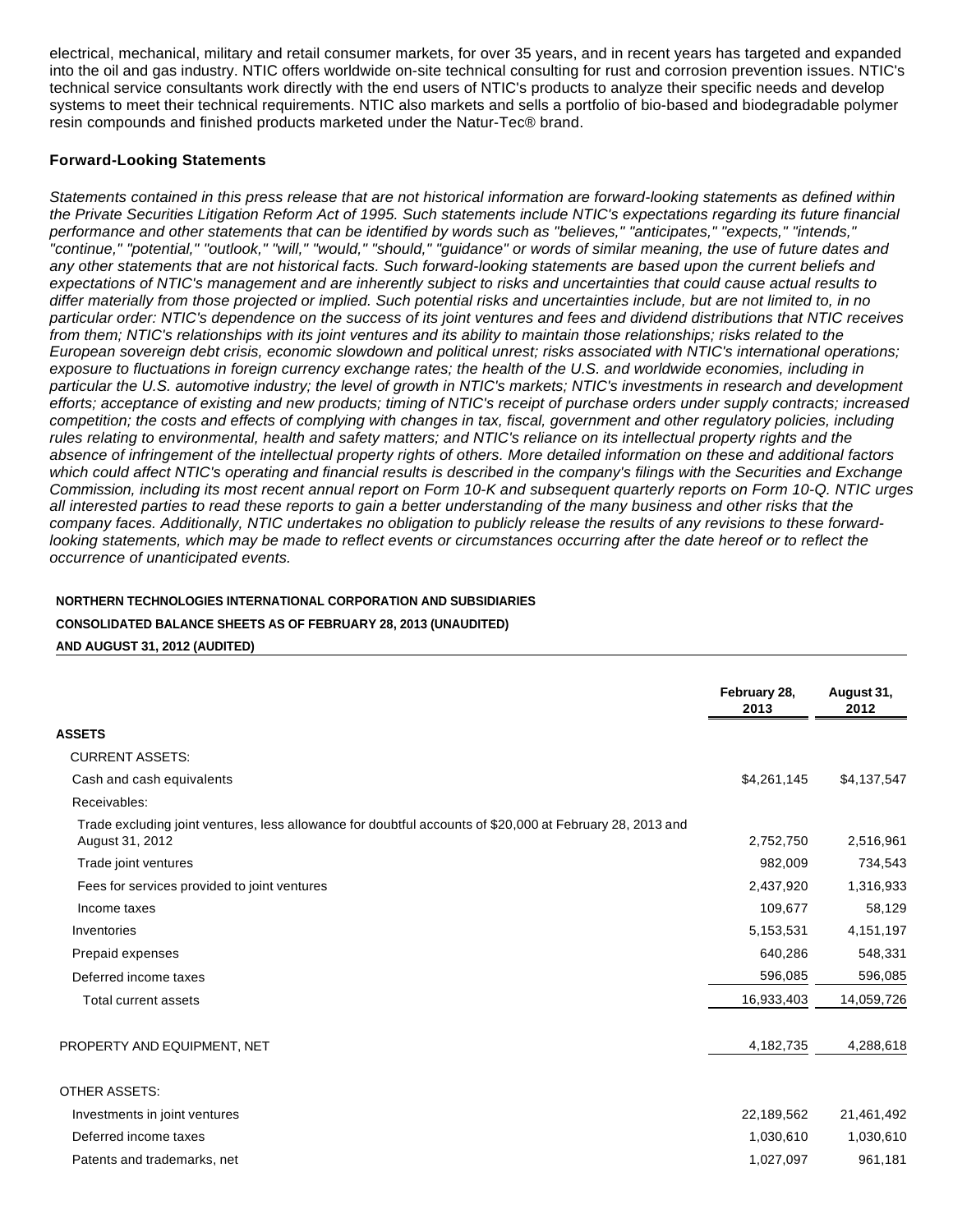| Other                                                                                                                                   | 76,000       | 76,000       |
|-----------------------------------------------------------------------------------------------------------------------------------------|--------------|--------------|
| Total other assets                                                                                                                      | 24,323,269   | 23,529,283   |
| <b>Total assets</b>                                                                                                                     | \$45,439,407 | \$41,877,627 |
| <b>LIABILITIES AND EQUITY</b>                                                                                                           |              |              |
| <b>CURRENT LIABILITIES:</b>                                                                                                             |              |              |
| Current portion of note payable                                                                                                         | 77,090       | 76,120       |
| Accounts payable                                                                                                                        | 1,254,432    | 1,818,309    |
| <b>Accrued liabilities:</b>                                                                                                             |              |              |
| Payroll and related benefits                                                                                                            | 623,830      | 1,565,866    |
| Deferred joint venture royalties                                                                                                        | 288,000      | 288,000      |
| Other                                                                                                                                   | 100,484      | 251,350      |
| <b>Total current liabilities</b>                                                                                                        | 2,343,836    | 3,999,645    |
| NOTE PAYABLE, NET OF CURRENT PORTION                                                                                                    | 894,384      | 933,413      |
| <b>COMMITMENTS AND CONTINGENCIES</b>                                                                                                    |              |              |
| EQUITY:                                                                                                                                 |              |              |
| Preferred stock, no par value; authorized 10,000 shares; none issued and outstanding                                                    |              |              |
| Common stock, \$0.02 par value per share; authorized 10,000,000 shares; issued and outstanding<br>4,418,821 and 4,403,656, respectively | 88,376       | 88,073       |
| Additional paid-in capital                                                                                                              | 11,399,966   | 11,130,966   |
| Retained earnings                                                                                                                       | 26,084,067   | 25,260,034   |
| Accumulated other comprehensive income                                                                                                  | 618,099      | 277,583      |
| Stockholders' equity                                                                                                                    | 38,190,508   | 36,756,656   |
| Non-controlling interest                                                                                                                | 4,010,679    | 187,913      |

Total equity 36,944,569 36,944,569

Total liabilities and equity **\$45,439,407** \$41,877,627

# **NORTHERN TECHNOLOGIES INTERNATIONAL CORPORATION AND SUBSIDIARIES CONSOLIDATED STATEMENTS OF OPERATIONS (UNAUDITED) FOR THE THREE AND SIX MONTHS ENDED FEBRUARY 28, 2013 AND FEBRUARY 29, 2012**

|                                              |             | <b>Three Months Ended</b> |                                                                         | <b>Six Months Ended</b> |  |  |
|----------------------------------------------|-------------|---------------------------|-------------------------------------------------------------------------|-------------------------|--|--|
|                                              |             |                           | February 28, 2013 February 29, 2012 February 28, 2013 February 29, 2012 |                         |  |  |
| <b>NET SALES:</b>                            |             |                           |                                                                         |                         |  |  |
| Net sales, excluding joint ventures          | \$4,485,203 | \$4,125,618               | \$9,255,590                                                             | \$8,403,261             |  |  |
| Net sales, to joint ventures                 | 761,147     | 848,710                   | 1,282,507                                                               | 1,403,181               |  |  |
| Total net sales                              | 5,246,350   | 4,974,328                 | 10,538,097                                                              | 9,806,442               |  |  |
| Cost of goods sold                           | 3,633,913   | 3,480,082                 | 7,324,885                                                               | 6,689,558               |  |  |
| Gross profit                                 | 1,612,437   | 1,494,246                 | 3,213,212                                                               | 3,116,884               |  |  |
| <b>JOINT VENTURE OPERATIONS:</b>             |             |                           |                                                                         |                         |  |  |
| Equity in income of joint ventures           | 1,138,438   | 1,224,675                 | 2,292,734                                                               | 2,582,355               |  |  |
| Fees for services provided to joint ventures | 1,770,881   | 1,298,126                 | 3,617,158                                                               | 2,743,378               |  |  |
| Total joint venture operations               | 2,909,319   | 2,522,801                 | 5,909,892                                                               | 5,325,733               |  |  |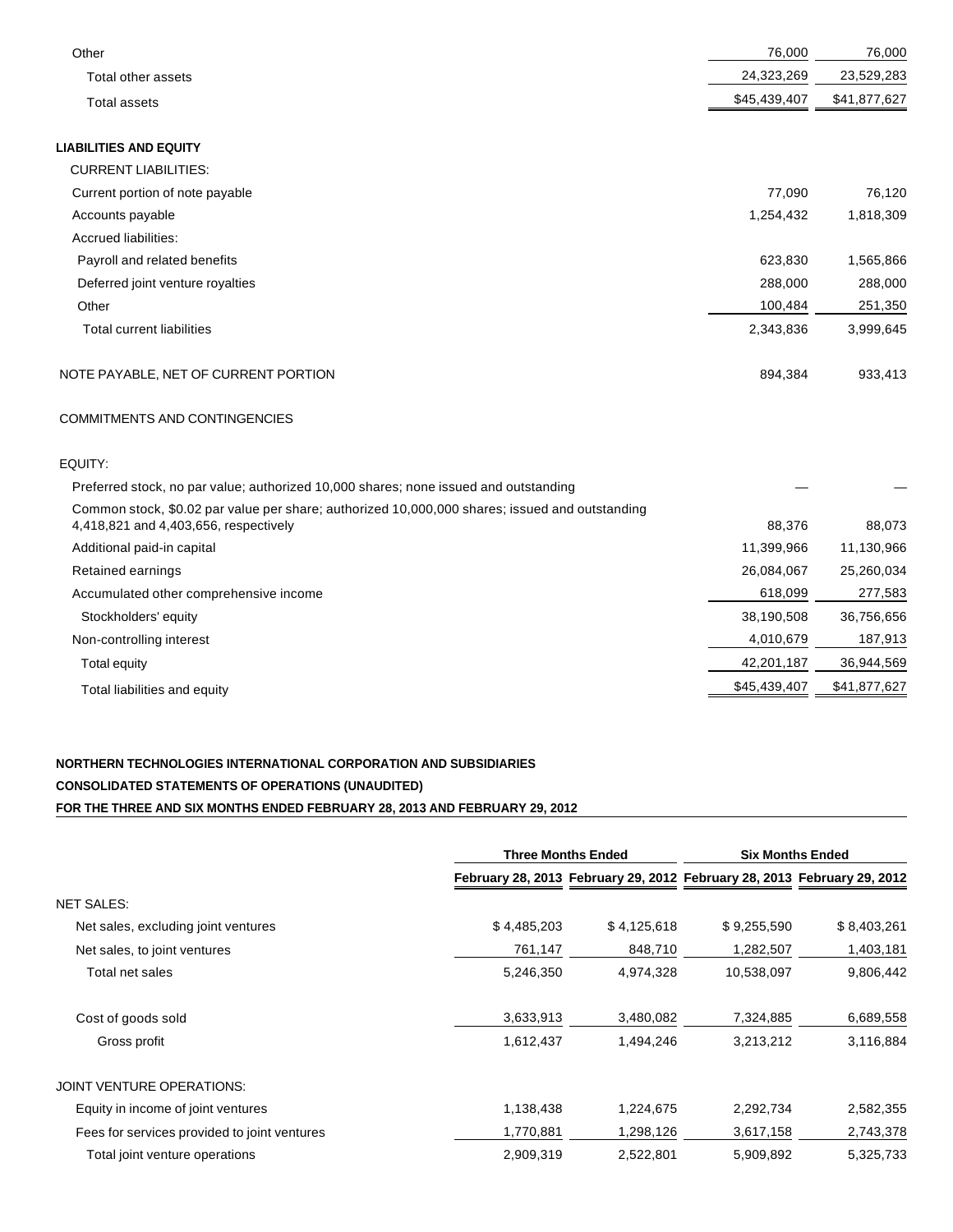| <b>OPERATING EXPENSES:</b>                          |           |           |           |             |
|-----------------------------------------------------|-----------|-----------|-----------|-------------|
| Selling expenses                                    | 1,174,065 | 1,014,082 | 2,345,160 | 2,122,568   |
| General and administrative expenses                 | 1,143,987 | 1,100,812 | 2,392,683 | 2,370,825   |
| Expenses incurred in support of joint ventures      | 321,456   | 235,557   | 691,143   | 435,821     |
| Research and development expenses                   | 912,393   | 974,777   | 1,850,599 | 1,789,082   |
| Total operating expenses                            | 3,551,901 | 3,325,228 | 7,279,585 | 6,718,296   |
| OPERATING INCOME                                    | 969,855   | 691,819   | 1,843,519 | 1,724,321   |
| <b>INTEREST INCOME</b>                              | 22,288    | 12,631    | 47,634    | 20,691      |
| <b>INTEREST EXPENSE</b>                             | (6,988)   | (7, 284)  | (13, 462) | (13, 250)   |
| <b>OTHER INCOME</b>                                 |           | 6,825     |           | 13,650      |
| INCOME BEFORE INCOME TAX EXPENSE                    | 985,155   | 703,991   | 1,877,691 | 1,745,412   |
| <b>INCOME TAX EXPENSE</b>                           | 240,000   | 100,000   | 374,000   | 206,000     |
| <b>NET INCOME</b>                                   | 745,155   | 603,991   | 1,503,691 | 1,539,412   |
| NET INCOME ATTRIBUTABLE TO NON CONTROLLING INTEREST | 310,745   | (2, 202)  | 679,659   | (25, 538)   |
| NET INCOME ATTRIBUTABLE TO NTIC                     | \$434,410 | \$606,193 | \$824,032 | \$1,564,950 |
| NET INCOME PER COMMON SHARE:                        |           |           |           |             |
| <b>Basic</b>                                        | \$0.10    | \$0.14    | \$0.19    | \$0.36      |
| <b>Diluted</b>                                      | \$0.10    | \$0.14    | \$0.18    | \$0.35      |
| WEIGHTED AVERAGE COMMON SHARES                      |           |           |           |             |
| ASSUMED OUTSTANDING:                                |           |           |           |             |
| Basic                                               | 4,418,821 | 4,398,356 | 4,409,954 | 4,366,932   |
| <b>Diluted</b>                                      | 4,485,076 | 4,466,435 | 4,460,197 | 4,440,001   |

# **NORTHERN TECHNOLOGIES INTERNATIONAL CORPORATION AND SUBSIDIARIES**

# **CONSOLIDATED STATEMENTS OF COMPREHENSIVE INCOME (UNAUDITED)**

**FOR THE THREE AND SIX MONTHS ENDED FEBRUARY 28, 2013 AND FEBRUARY 29, 2012**

|                                                                                | <b>Three Months Ended</b> |                      | <b>Six Months Ended</b> |                      |
|--------------------------------------------------------------------------------|---------------------------|----------------------|-------------------------|----------------------|
|                                                                                | February 28,<br>2013      | February 29,<br>2012 | February 28,<br>2013    | February 29,<br>2012 |
| <b>NET INCOME</b>                                                              | \$745.155                 | \$603.991            | \$1,503,691             | \$1,539,412          |
| OTHER COMPREHENSIVE INCOME (LOSS) - FOREIGN CURRENCY<br>TRANSLATION ADJUSTMENT | (25, 641)                 | (65, 805)            | 395.544                 | (1,253,876)          |
| <b>COMPREHENSIVE INCOME (LOSS)</b>                                             | 719.514                   | 538.186              | 1,899,235               | 285,536              |
| COMPREHENSIVE INCOME (LOSS) ATTRIBUTABLE TO<br>NONCONTROLLING INTERESTS        | 331.252                   | 300                  | 734.687                 | (32, 842)            |
| COMPREHENSIVE INCOME (LOSS) ATTRIBUTABLE TO STOCKHOLDERS                       | \$388,262                 | \$537.886            | \$1.164.548             | \$318,378            |

**NORTHERN TECHNOLOGIES INTERNATIONAL CORPORATION AND SUBSIDIARIES**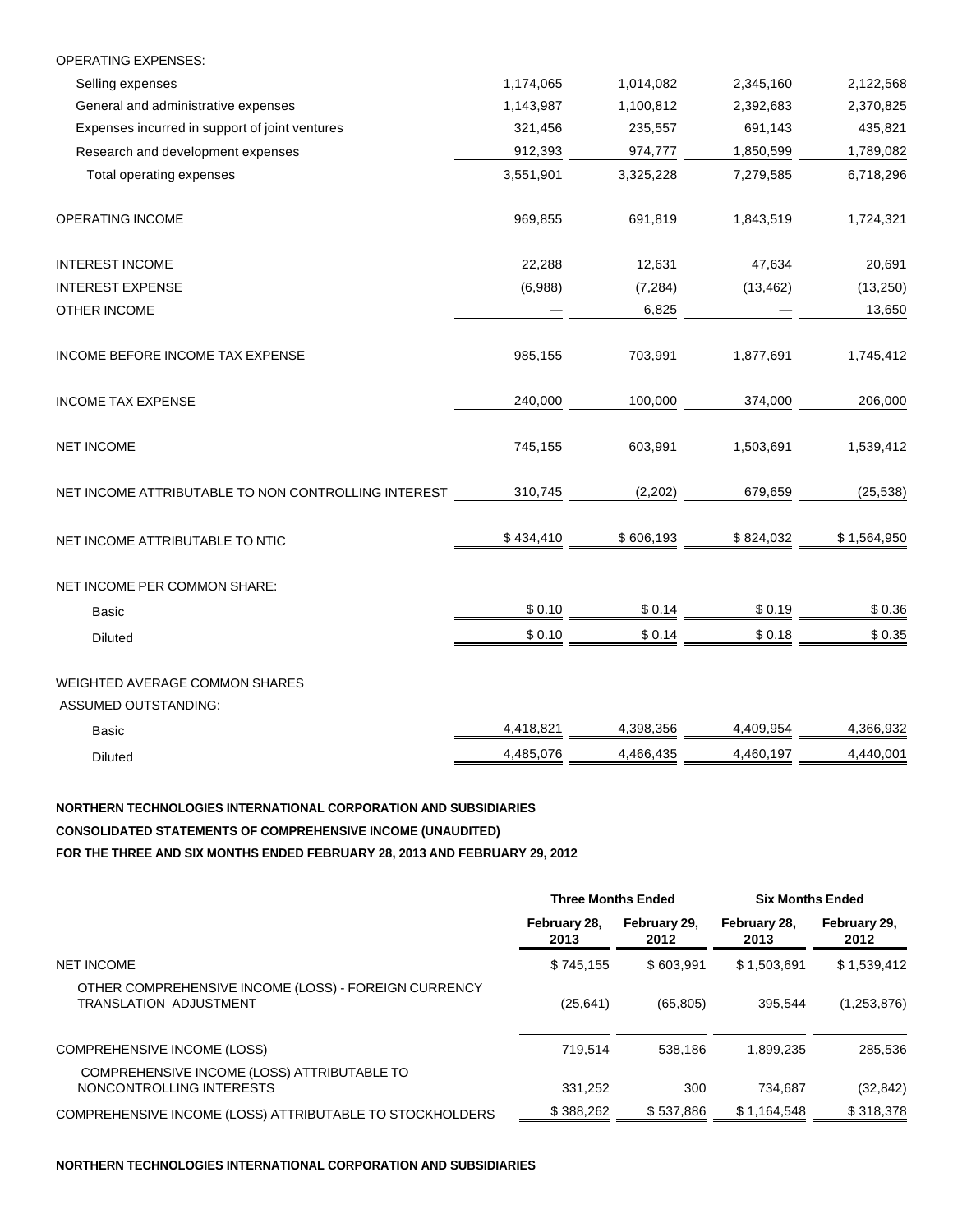# **CONSOLIDATED STATEMENTS OF CASH FLOWS (UNAUDITED) FOR THE SIX MONTHS ENDED FEBRUARY 28, 2013 AND FEBRUARY 29, 2012**

|                                                                               | <b>Six Months Ended</b> |                                   |
|-------------------------------------------------------------------------------|-------------------------|-----------------------------------|
|                                                                               | 2013                    | February 28, February 29,<br>2012 |
| CASH FLOWS FROM OPERATING ACTIVITIES:                                         |                         |                                   |
| Net income                                                                    | \$1,503,691             | \$1,539,412                       |
| Adjustments to reconcile net income to net cash used in operating activities: |                         |                                   |
| Expensing of fair value of stock options vested                               | 137,550                 | 145,046                           |
| Depreciation expense                                                          | 211,874                 | 163,171                           |
| Amortization expense                                                          | 35,122                  | 77,493                            |
| Loss on disposal of assets                                                    | 13,845                  |                                   |
| Equity in income from joint ventures                                          | (2, 292, 734)           | (2,582,355)                       |
| Changes in current assets and liabilities:                                    |                         |                                   |
| Receivables:                                                                  |                         |                                   |
| Trade, excluding joint ventures                                               | (223, 731)              | (290, 512)                        |
| Trade, joint ventures                                                         | (247, 466)              | (316, 174)                        |
| Fees for services receivables, joint ventures                                 | 221,099                 | 164,795                           |
| Income taxes                                                                  | (51, 111)               | (822)                             |
| Inventories                                                                   | (990, 720)              | (111, 041)                        |
| Prepaid expenses and other                                                    | (91, 869)               | (425, 711)                        |
| Accounts payable                                                              | (574, 037)              | (902, 749)                        |
| Income tax payable                                                            | (2,748)                 | (51, 921)                         |
| <b>Accrued liabilities</b>                                                    | (1,094,446)             | (198, 639)                        |
| Net cash used in operating activities                                         |                         | $(3,445,681)$ $(2,790,007)$       |
| CASH FLOWS FROM INVESTING ACTIVITIES:                                         |                         |                                   |
| Investments in joint ventures                                                 |                         |                                   |
| Dividends received from joint ventures                                        | 2,953,435               | 3,036,344                         |
| Additions to property and equipment                                           | (102, 259)              | (80, 698)                         |
| Effect of NTI Asean consolidation on cash (Note 2)                            | 1,612,768               |                                   |
| Additions to patents                                                          | (114, 882)              | (85, 176)                         |
| Net cash provided by investing activities                                     | 4,349,062               | 2,870,470                         |
| CASH FLOWS FROM FINANCING ACTIVITIES:                                         |                         |                                   |
| Repayment of note payable                                                     | (38,059)                | (38,059)                          |
| Dividend received by non-controlling interest                                 | (872, 841)              |                                   |
| Proceeds from employee stock purchase plan                                    | 28,938                  | 22,414                            |
| Proceeds from exercise of stock options                                       | 102,815                 | 15,040                            |
|                                                                               | (779, 147)              | (605)                             |
| Net cash provided by financing activities                                     |                         |                                   |
| EFFECT OF EXCHANGE RATE CHANGES ON CASH:                                      | (636)                   | (10, 422)                         |
| NET INCREASE IN CASH AND CASH EQUIVALENTS                                     | 123,598                 | 69,436                            |
| CASH AND CASH EQUIVALENTS AT BEGINNING OF PERIOD                              | 4,137,547               | 3,266,362                         |
| CASH AND CASH EQUIVALENTS AT END OF PERIOD                                    | \$4,261,145             | \$3,335,798                       |